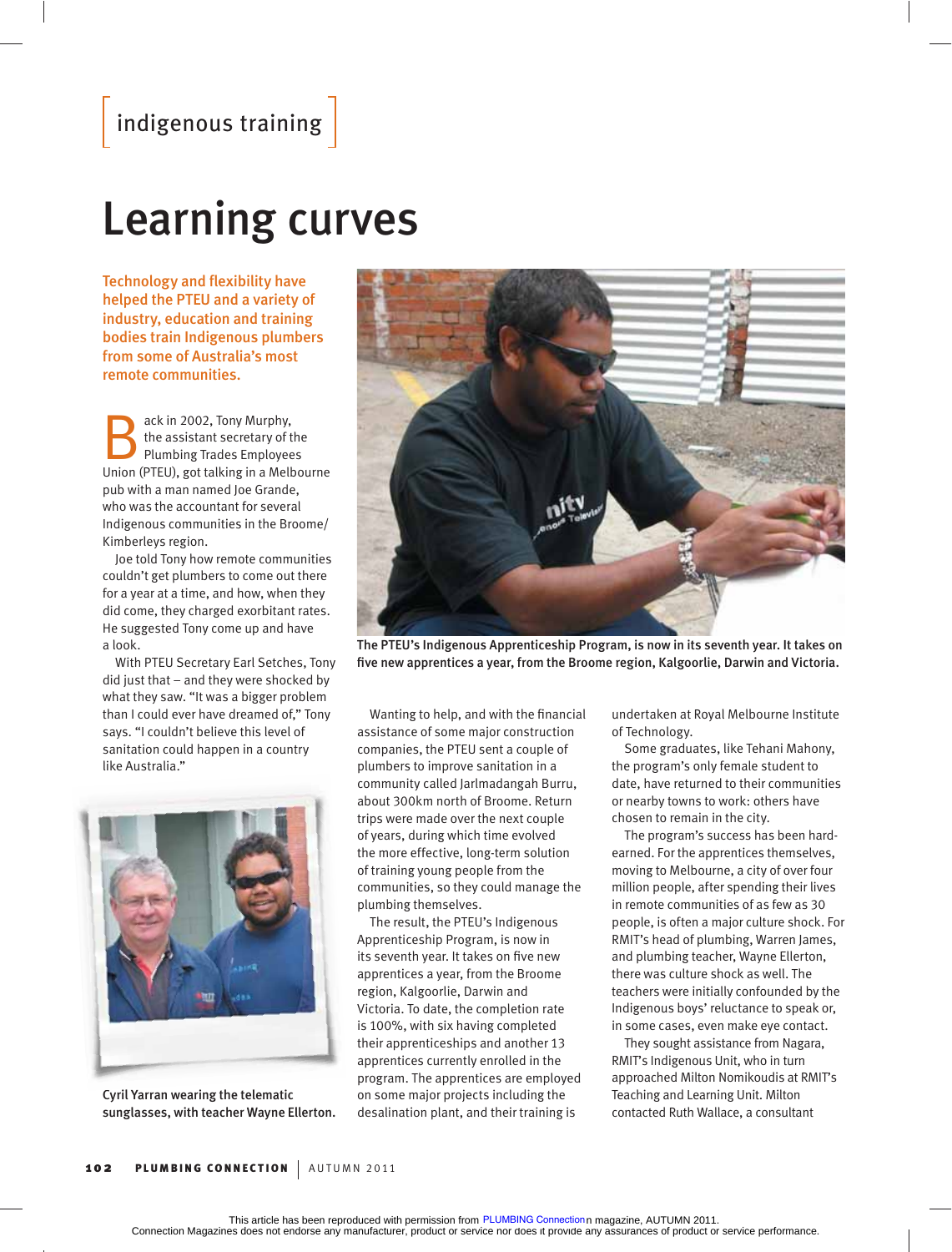in e-learning and Indigenous education from Charles Darwin University for advice. She was engaged as a consultant thanks to a grant from the Telematics Trust, a charitable Trust established by the Victorian Government to support initiatives using information and communications technology for educational purposes.

Ruth has extensive experience teaching Indigenous people in remote communities and provided valuable insight into how best to communicate with their new students.

"She has really helped me a heck of a lot," Wayne says. "They wouldn't tell you if they had a problem before, but now they'll ask you about it. It's taken 12 months, but now I've got their respect it starts becoming easier."

With funding from the federal government's Indigenous Employment Program, Jono Mullins, a graduate of the original class of 2004, was also engaged, to mentor the students. The boys related well to Jono – not only had he faced the same initial struggles with the course but he had played football for Port Melbourne, which gave him considerable kudos. He currently lives in one of the three houses - financed by the Plumbing Commission – that the apprentices are housed in. "I'm like their house-dad," he laughs.

Telematic glasses have proved another helpful piece of technology. Worn by the apprentices, they record their working process and the footage can then be used by teachers to provide feedback on and assess the apprentices' work.

The second major obstacle the teachers faced was that while the Indigenous apprentices' manual hand skills were often outstanding, they were struggling with the theory side of the training.

For most of the apprentices, English is their second language and, with limited access to education in their communities, Tony reckons their average arithmetic and reading skills are at a Year 4 equivalent. It soon became apparent that what Wayne calls the standard 'chalk and talk' approach to teaching was getting him and his new students absolutely nowhere.

As a first step, Tony and Bonnie Rivendell, a PTEU Indigenous Project Officer, negotiated with RMIT to put the Indigenous students together in a single classroom, to overcome their shyness in mixed classes and focus on their specific needs. The results were immediately positive.

# *wilson* REFresh®

UNDER BENCH BOILING & CHILLED WATER SYSTEM

**• stylish design** 

- **Lideal for home or office**
- **electronic touch pad**
- **leak detection sensors**
- **easy installation**

### An all in one tap system that boils and chills...

The **wilson REFresh** is the ideal appliance for filtered boiling & chilled water in the office or home.

The **wilson REFresh** has been designed for ease of use and developed incorporating robust and reliable technology that delivers durability with stylish design. Importantly the *ullson REFFESH* is manufactured in Australia to Australian Standards

Being modular in design allows for flexibility in installation. The tap and boiling/chilled units are simple to install with flexible tubing and easy-connect fittings. Leak detection sensors are fitted with automatic shut off should a leak occur.

The **wilson REFresh** is available in five combinations capable of delivering 90 and 120 cups of boiling water and a refreshing 65 or 125 glasses of chilled water per hour.





**Freecall 1800 302 050** www.wilsonhotwater.com.au

PLUMBING Connection